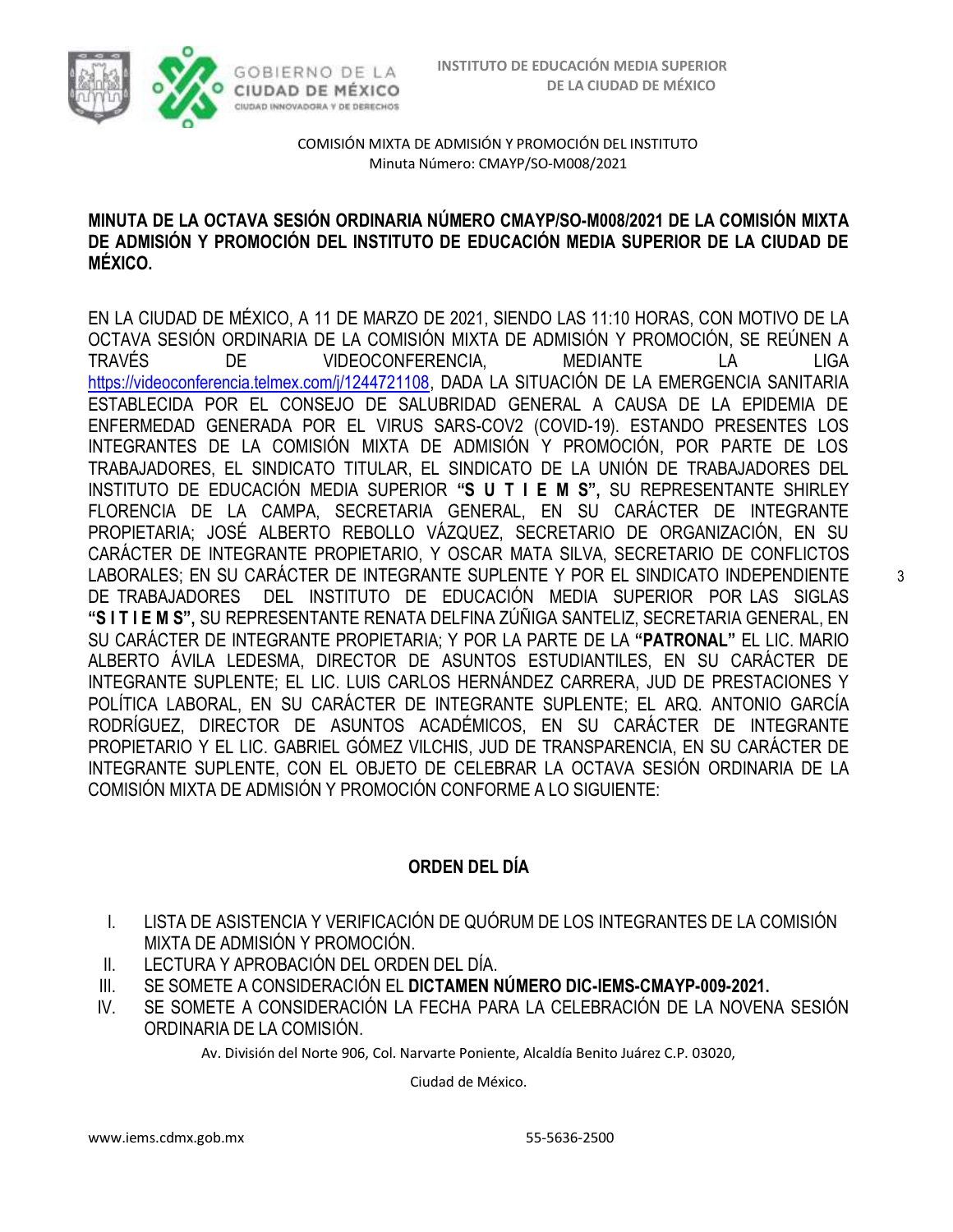

- V. ASUNTOS GENERALES.
	- A) LA DIRECCIÓN DE ADMINISTRACIÓN Y FINANZAS PRESENTARÁ EN LA SIGUIENTE SESIÓN LOS CASOS REFERENTES A LA CLÁUSULA 82 DEL CCT DEL IEMSCDMX.
	- B) EL SITIEMS SOLICITA EL LISTADO DE PLAZAS ADMINISTRATIVAS Y DOCENTES CONFORME A LO ESTIPULADO AL ARTÍCULO 7 DEL RCMAYP.
	- C) SE DARÁ CONTINUIDAD AL ANÁLISIS PARA SU OPERACIÓN CLÁUSULA 82 DEL CCT DEL IEMSCDMX.
	- D) CON RELACIÓN AL INCISO C) EL SUTIEMS HARÁ LLEGAR LA INFORMACIÓN A LA PATRONAL PARA LLEVAR A CABO LA REVISIÓN.

### **M I N U T A**

**PRIMERO.-** DE ACUERDO CON LA LISTA DE ASISTENCIA DE LOS INTEGRANTES DE LA COMISIÓN, EXISTE QUÓRUM LEGAL VÁLIDO PARA LLEVAR A CABO LA OCTAVA SESIÓN ORDINARIA DE LA COMISIÓN MIXTA DE ADMISIÓN Y PROMOCIÓN.

**SEGUNDO.-** PREVIA LECTURA SE APRUEBA EL ORDEN DEL DÍA PROPUESTO POR LOS INTEGRANTES.

**TERCERO.-** LOS INTEGRANTES DE LA COMISIÓN MIXTA DE ADMISIÓN Y PROMOCIÓN APRUEBAN EN TODAS Y CADA UNA DE SUS PARTES EL DICTAMEN **DIC-IEMS-CMAYP-009-2021**, LO ANTERIOR PARA TODOS LOS EFECTOS ADMINISTRATIVOS CORRESPONDIENTES.

**CUARTO.-** LA DIRECCIÓN DE ADMINISTRACIÓN Y FINANZAS Y LA DIRECCIÓN DE ASUNTOS ACADÉMICOS, EN EL ÁMBITO DE SUS RESPECTIVAS COMPETENCIAS REALIZARÁN LOS ACTOS Y ACCIONES CONDUCENTES A EFECTO DE DAR SEGUIMIENTO EN SUS TÉRMINOS AL **DIC-IEMS-CMAYP-009-2021,** PARA TODOS LOS EFECTOS ADMINISTRATIVOS CORRESPONDIENTES.

**QUINTO.-** SE ACUERDA FECHA PARA LA CELEBRACIÓN DE LA NOVENA SESIÓN ORDINARIA DE LA COMISIÓN MIXTA DE ADMISIÓN Y PROMOCIÓN EL DÍA 18 DE MARZO DE 2021, A LAS 11:00 HRS. SE ENVIARÁ MEDIANTE CORREO ELECTRÓNICO LA LIGA DE LA VIDEOCONFERENCIA A LOS INTEGRANTES, PREVIO A LA SESIÓN RESPECTIVA.

Av. División del Norte 906, Col. Narvarte Poniente, Alcaldía Benito Juárez C.P. 03020,

Ciudad de México.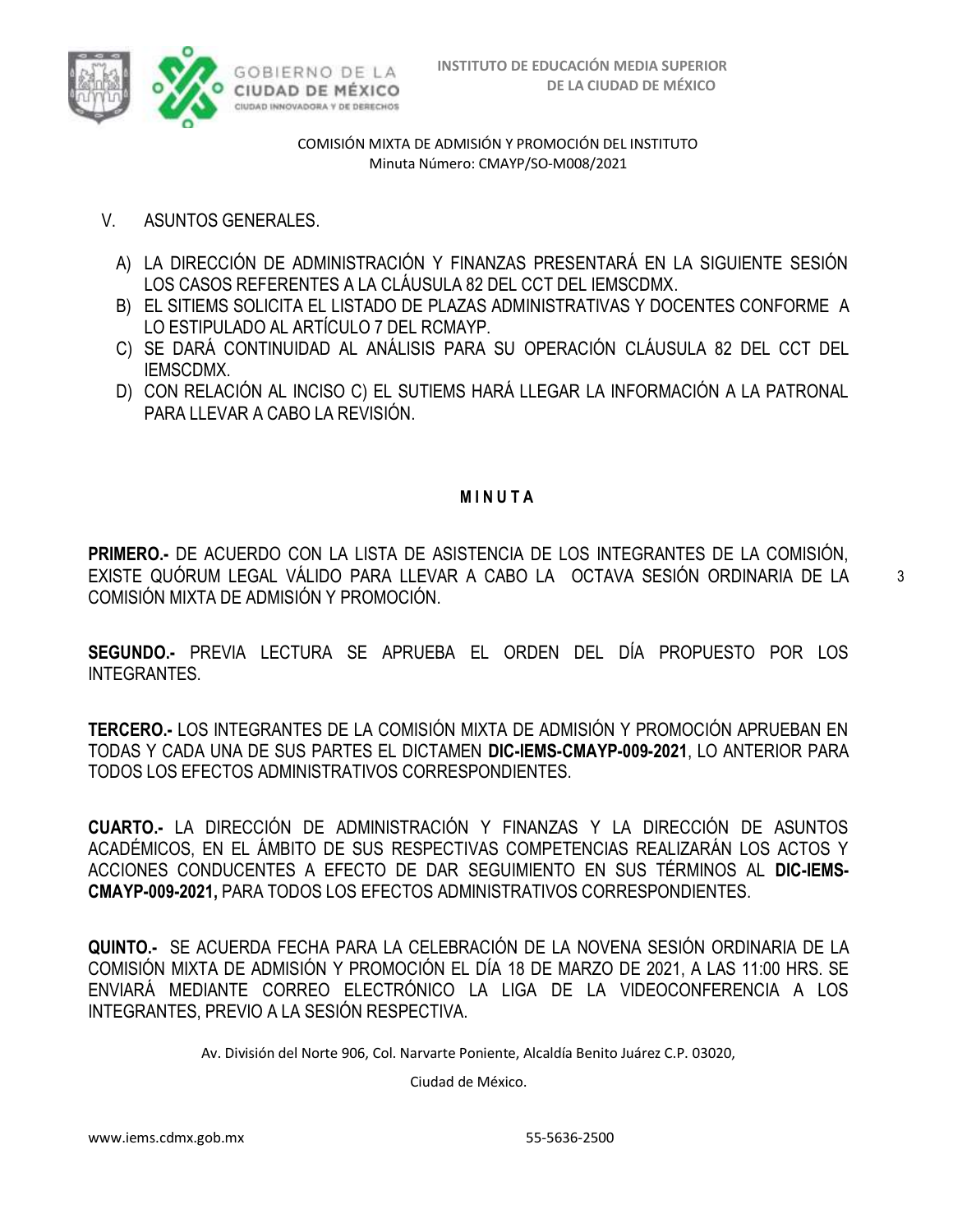3



COMISIÓN MIXTA DE ADMISIÓN Y PROMOCIÓN DEL INSTITUTO Minuta Número: CMAYP/SO-M008/2021

**SEXTO.-** LOS ACUERDOS TOMADOS EN LA PRESENTE SESIÓN, SON VÁLIDOS Y SURTIRÁN SUS EFECTOS LEGALES Y JURÍDICOS EN TÉRMINOS DE LO DISPUESTO POR EL ARTÍCULO TERCERO, PÁRRAFOS SÉPTIMO Y OCTAVO DEL "ACUERDO POR EL QUE SE AUTORIZA EL USO DE MEDIOS REMOTOS TECNOLÓGICOS DE COMUNICACIÓN COMO MEDIOS OFICIALES PARA CONTINUAR CON LAS FUNCIONES ESENCIALES Y SE ESTABLECEN MEDIDAS PARA LA CELEBRACIÓN DE LAS SESIONES DE LOS ÓRGANOS COLEGIADOS EN LAS DEPENDENCIAS, ÓRGANOS DESCONCENTRADOS, ENTIDADES DE LA ADMINISTRACIÓN PÚBLICA Y ALCALDÍAS DE LA CIUDAD DE MÉXICO, CON MOTIVO DE LA EMERGENCIA SANITARIA POR CAUSAS DE FUERZA MAYOR DEL CONSEJO DE SALUD DE LA CIUDAD DE MÉXICO", PUBLICADO EN LA GACETA OFICIAL DE LA CIUDAD DE MÉXICO EL 06 DE ABRIL DE 2020".

**SÉPTIMO.-** AGOTADOS EN SU TOTALIDAD LOS ASUNTOS DEL ORDEN DEL DÍA, LOS INTEGRANTES DE LA COMISIÓN EXPRESARON SU CONSENTIMIENTO SIN MEDIAR ALGÚN VICIO DE LA VOLUNTAD, RESPECTO DE LA MINUTA EMITIDA, LA QUE SURTIRÁ SUS EFECTOS LEGALES A PARTIR DE SU PUBLICACIÓN EN LA PÁGINA OFICIAL DEL INSTITUTO DE CONFORMIDAD CON EL NUMERAL SEXTO DE LA PRESENTE MINUTA, Y LAS FIRMAS AUTÓGRAFAS DE LOS QUE EN ELLA INTERVINIERON SE ASENTARAN UNA VEZ TERMINADA LA EMERGENCIA SANITARIA.-------------------------------------------------------

----------------------------------------------------------------------------------------------------------------------------------------------------- ESTE DOCUMENTO SE CONCLUYE SIENDO LAS 12:26 HORAS DEL 11 DE MARZO DE 2021------------------ --------------------------------------------------------------------------------------------------------------------------------------------------

> Av. División del Norte 906, Col. Narvarte Poniente, Alcaldía Benito Juárez C.P. 03020, Ciudad de México.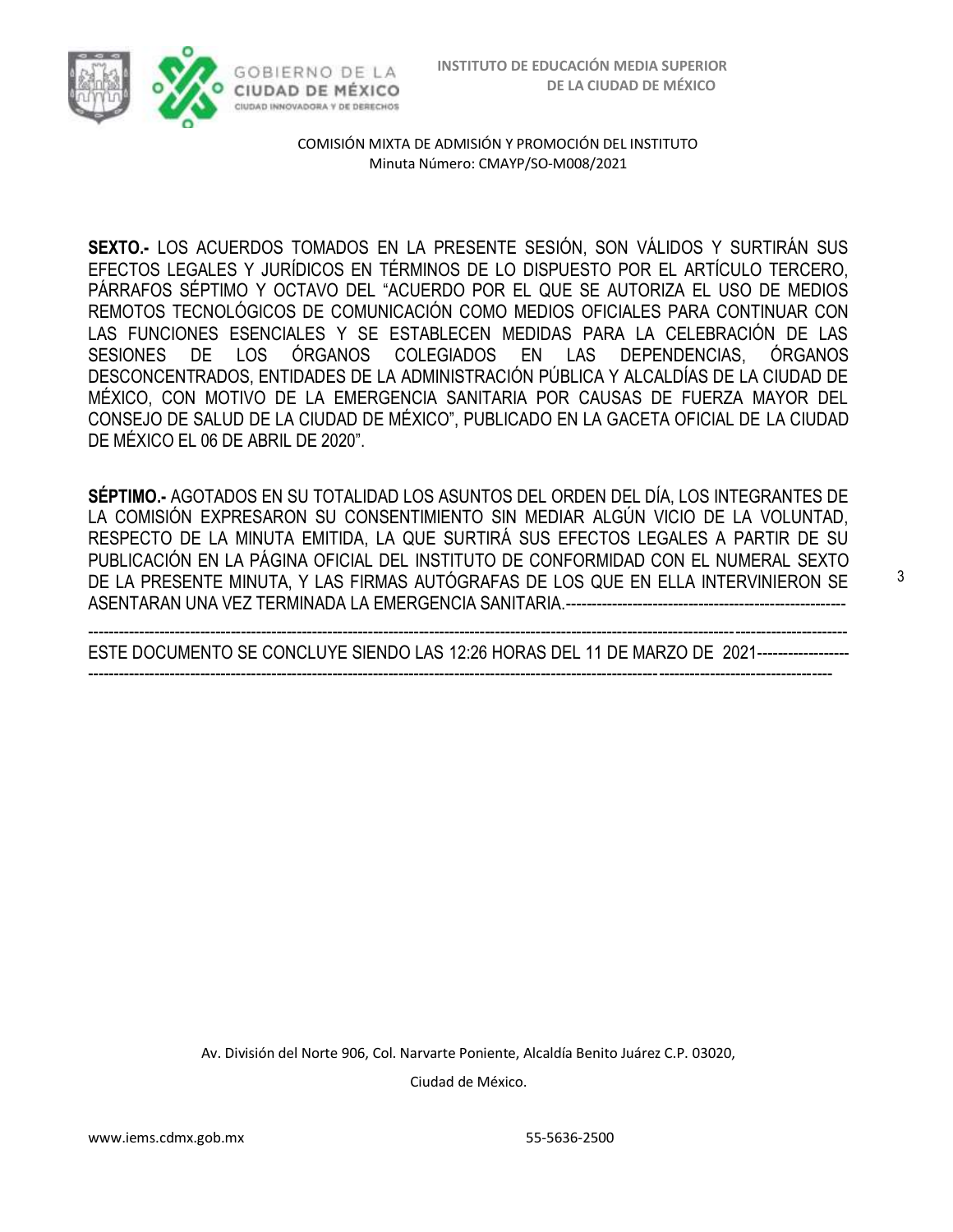

**FIRMAN LAS PARTES**

# **POR PARTE DE LOS TRABAJADORES DEL IEMSCDMX**

## **SHIRLEY FLORENCIA DE LA CAMPA RENATA DELFINA ZUÑIGA SANTELIZ**

INTEGRANTE PROPIETARIA SECRETARIA GENERAL DEL SINDICATO DE LA UNIÓN DE TRABAJADORES DEL INSTITUTO DE EDUCACIÓN MEDIA SUPERIOR (SUTIEMS)

INTEGRANTE PROPIETARIA SECRETARIA GENERAL DEL SINDICATO INDEPENDIENTE DE TRABAJADORES DEL INSTITUTO DE EDUCACIÓN MEDIA SUPERIOR (SITIEMS)

# **JOSÉ ALBERTO REBOLLO VÁZQUEZ COSCAR MATA SILVA**

INTEGRANTE PROPIETARIO SECRETARIO DE ORGANIZACIÓN DEL SINDICATO DE LA UNIÓN DE TRABAJADORES DEL INSTITUTO DE EDUCACIÓN MEDIA SUPERIOR (SUTIEMS)

INTEGRANTE SUPLENTE SECRETARIO DE CONFLICTO LABORALES EL SINDICATO DE LA UNIÓN DE TRABAJADORES DEL INSTITUTO DE EDUCACIÓN MEDIA SUPERIOR (SUTIEMS)

Av. División del Norte 906, Col. Narvarte Poniente, Alcaldía Benito Juárez C.P. 03020, Ciudad de México.